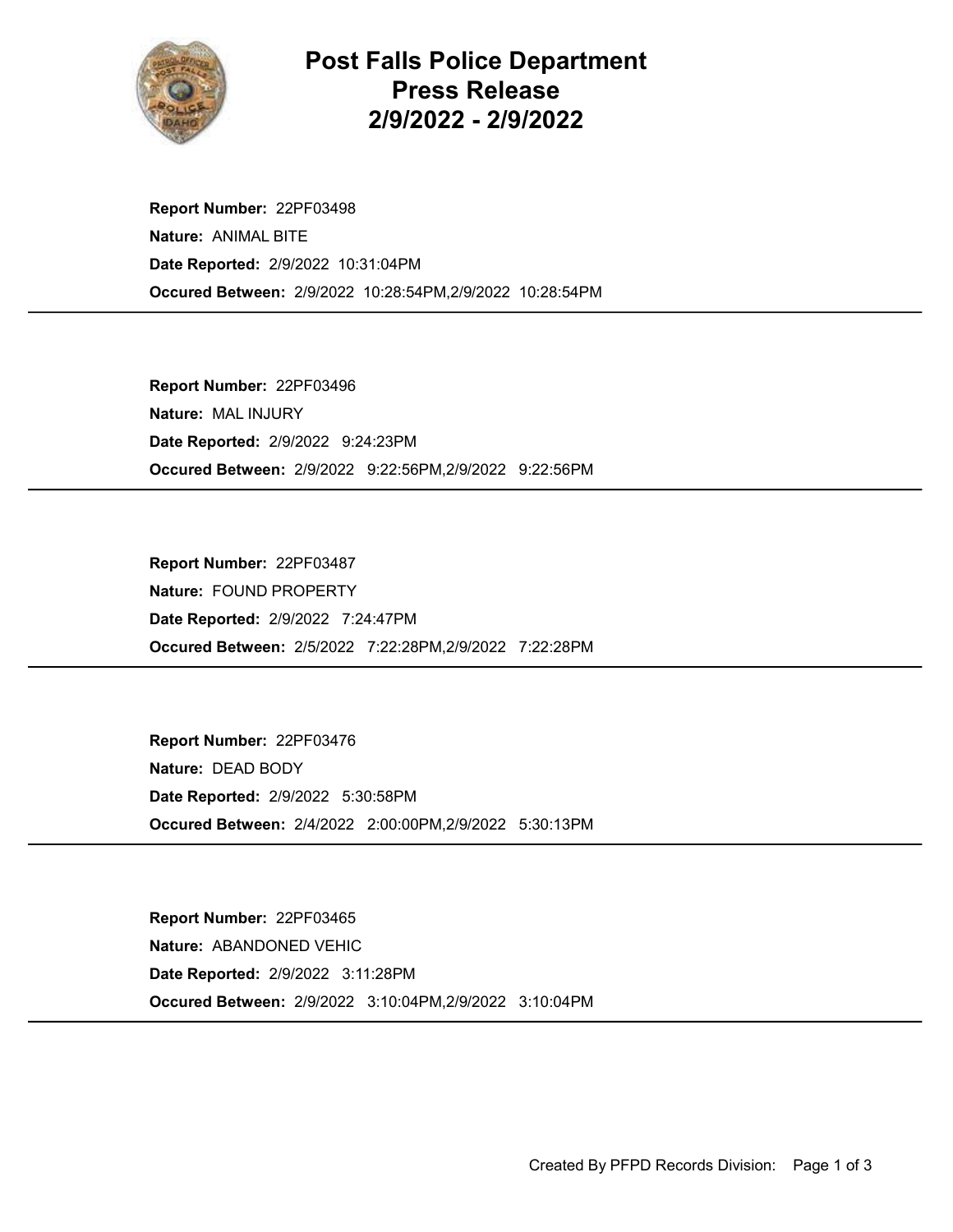Occured Between: 2/9/2022 1:04:12PM,2/9/2022 1:04:12PM Report Number: 22PF03456 Nature: CHILD ABUSE Date Reported: 2/9/2022 1:07:06PM

Occured Between: 2/9/2022 11:48:27AM,2/9/2022 11:48:27AM Report Number: 22PF03443 Nature: CHILD ABUSE Date Reported: 2/9/2022 11:50:58AM

Occured Between: 2/9/2022 10:56:36AM,2/9/2022 10:56:39AM Report Number: 22PF03436 Nature: MEDICAL ASSIST Date Reported: 2/9/2022 10:57:18AM

Occured Between: 2/9/2022 9:57:34AM,2/9/2022 9:57:34AM Report Number: 22PF03431 Nature: SEX OFFENSE Date Reported: 2/9/2022 9:58:05AM

Occured Between: 2/9/2022 9:43:56AM,2/9/2022 9:43:56AM Report Number: 22PF03430 Nature: TRAFFIC OFFENSE Date Reported: 2/9/2022 9:46:39AM

Occured Between: 2/8/2022 7:00:00PM,2/9/2022 5:00:00AM Report Number: 22PF03422 Nature: BURGLARY AUTO Date Reported: 2/9/2022 8:19:38AM